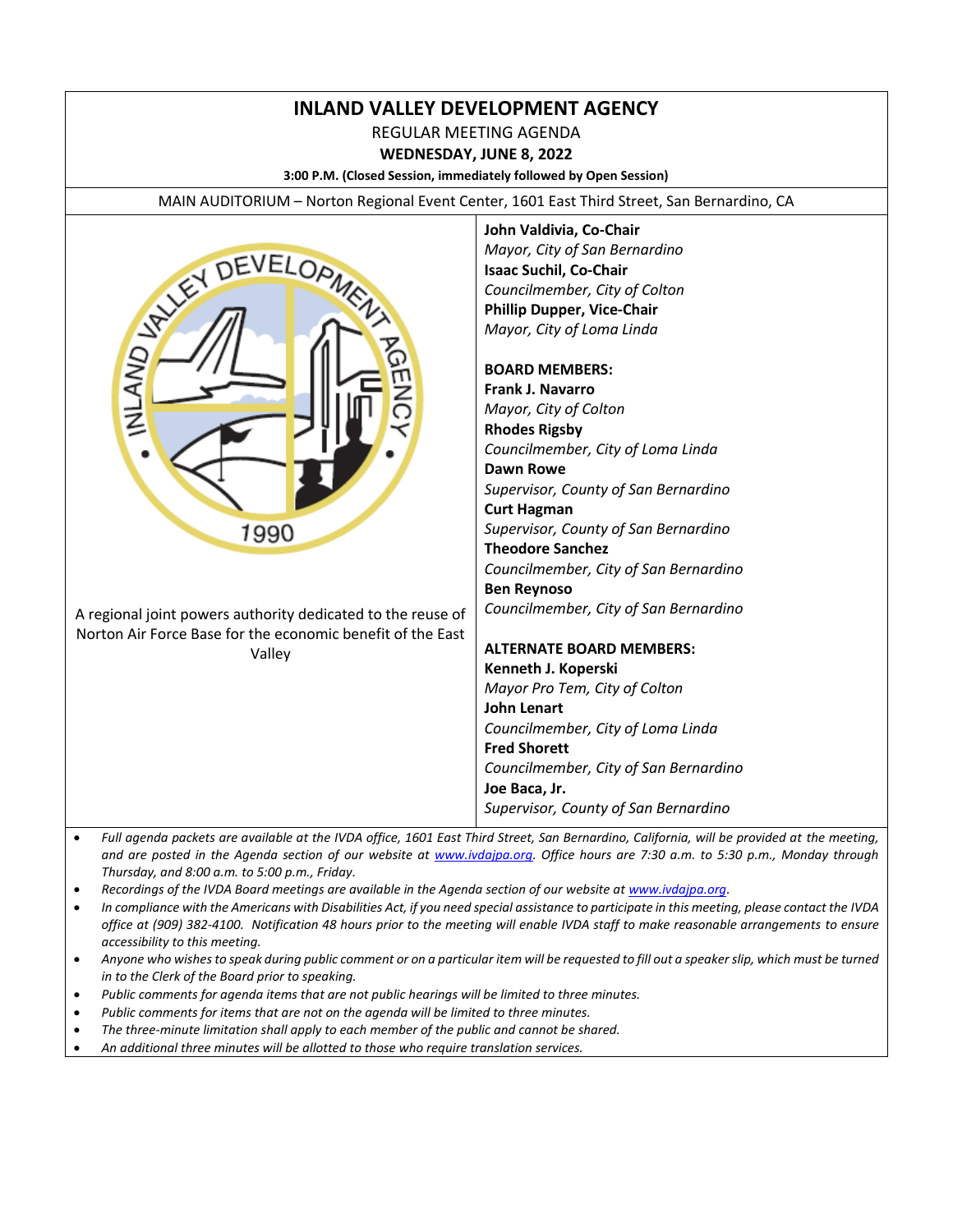# **ORDER OF BUSINESS – CLOSED SESSION**

This meeting of the governing Board of the Inland Valley Development Agency will begin with Closed Session Public Comment and Closed Session, immediately followed by the Open Session portion of the meeting.

- **CALL TO ORDER**
- **CLOSED SESSION PUBLIC COMMENT**
- **RECESS TO CLOSED SESSION**

# A. **CALL TO ORDER / ROLL CALL**

# B. **CLOSED SESSION PUBLIC COMMENT**

The Closed Session Public Comment portion of the Inland Valley Development Agency Board meeting is limited to a maximum of three minutes for each speaker and comments will be limited to matters appearing on the Closed Session portion of the agenda. Additional opportunities for further Public Comment will be given during and at the end of the meeting. An additional three minutes will be allotted to those who require translation services.

# C. **CLOSED SESSION**

An announcement is typically made prior to closed session discussions as to the potential for a reportable action at the conclusion of closed session.

a. Conference with Labor Negotiators Pursuant to Government Code Section 54957.6.

The IVDA Board will meet with its duly designated representative to discuss salaries, salary schedules and compensation, and fringe benefits payable to the following nonrepresented positions specified by title.

Negotiating for IVDA: Chairpersons John Valdivia and Isaac Suchil Position Title: Chief Executive Officer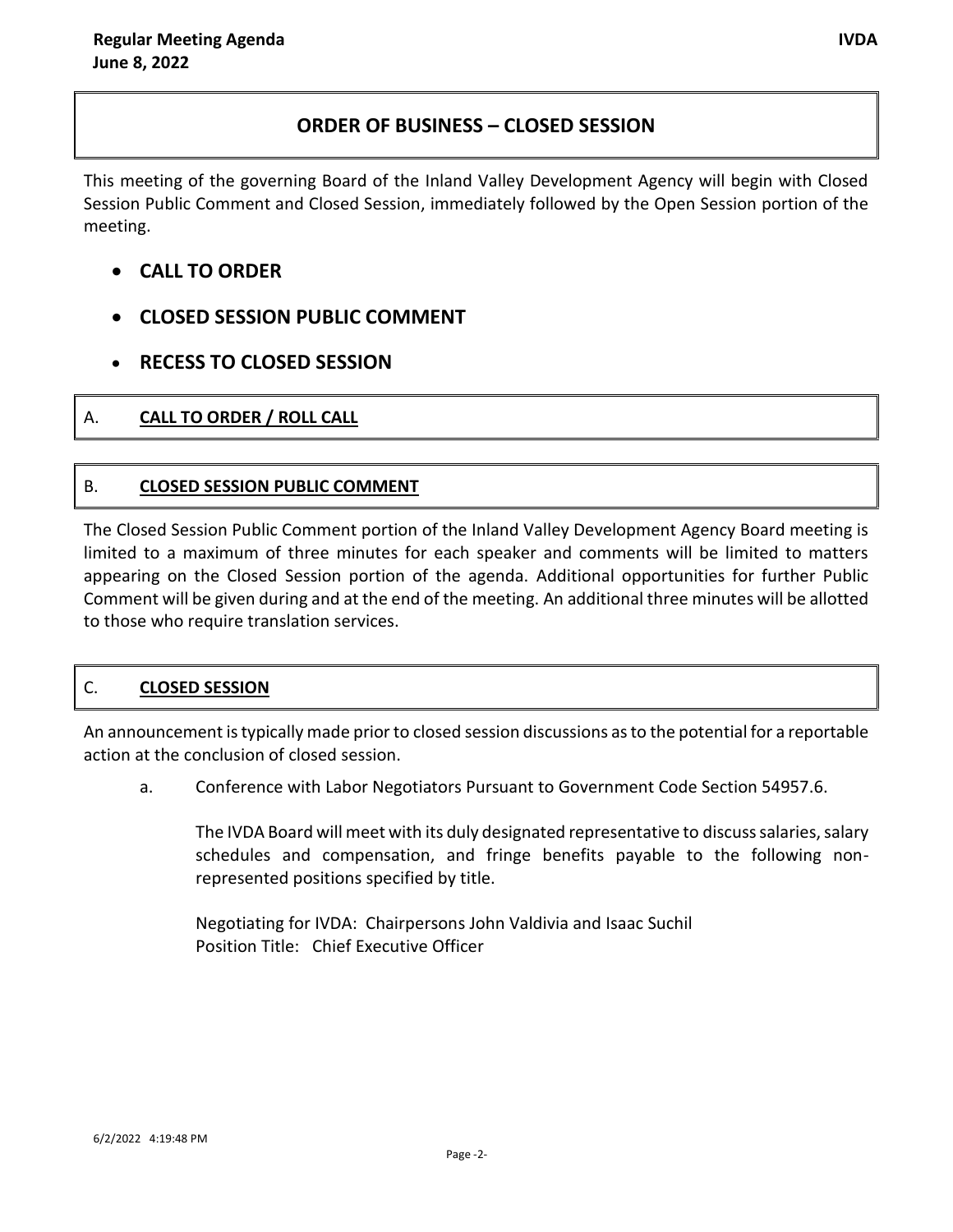## D. **REPORT ON CLOSED SESSION**

Public announcement(s) will be made following closed session if there are any reportable actions taken during closed session.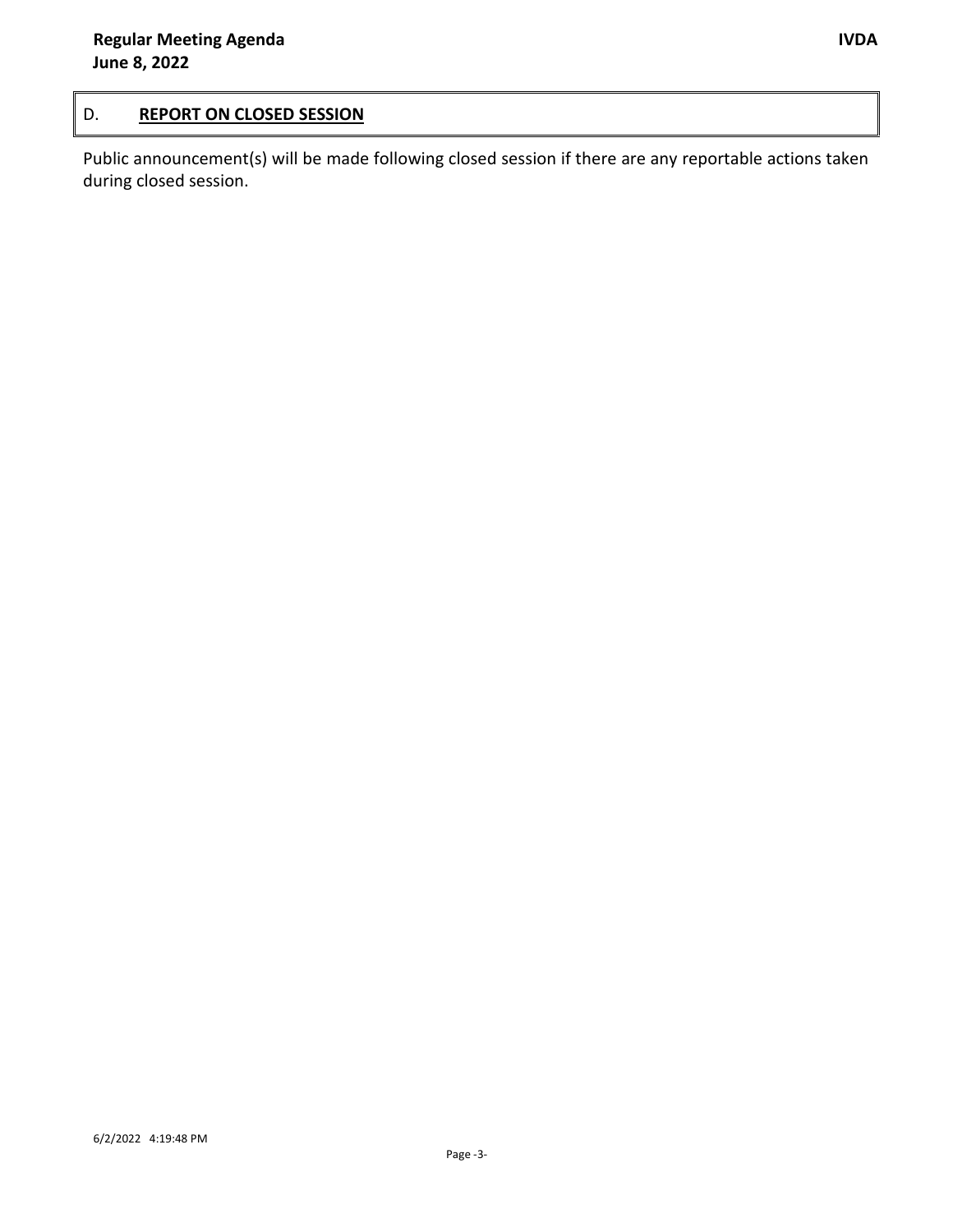### **ORDER OF BUSINESS – OPEN SESSION**

- **CALL TO ORDER OPEN SESSION**
- **PLEDGE OF ALLEGIANCE**

#### E. **ITEMS TO BE ADDED OR DELETED**

Pursuant to Government Code Section 54954.2, items may be added on which there is a need to take immediate action, and the need for action came to the attention of the Inland Valley Development Agency subsequent to the posting of the agenda.

#### F. **CONFLICT OF INTEREST DISCLOSURE**

1. Members shall note agenda item contractors and subcontractors which may require member abstentions due to possible conflicts of interest

**[PRESENTER:** Jennifer Farris**; PAGE#:** 007**]**

#### G. **INFORMATIONAL ITEMS**

It is intended that the following subject matters and their attachments are submitted to the Board members for informational purposes only. No action is required with regard to these items in the form of a receive-and-file motion or otherwise. Members may inquire of staff as to any questions or seek clarifications, but no discussion may ensue other than to place an item on a subsequent agenda for further consideration. In such situations where permissible levels of discussion are conducted, members are reminded that staff has not presented the related contractor and interested parties conflicts of interest disclosures that are typically provided for agenda items for which action is intended to occur. Additionally, questions may arise as to negotiation strategies or other legal issues which are more appropriately addressed in a closed session discussion.

- 2. Informational Items
	- a. Chief Executive Officer Report **[PRESENTER:** Michael Burrows; **PAGE#:** 016**]**
	- b. Airport Gateway Specific Plan Status **[PRESENTER:** Michael Burrows; **PAGE#:** 017**]**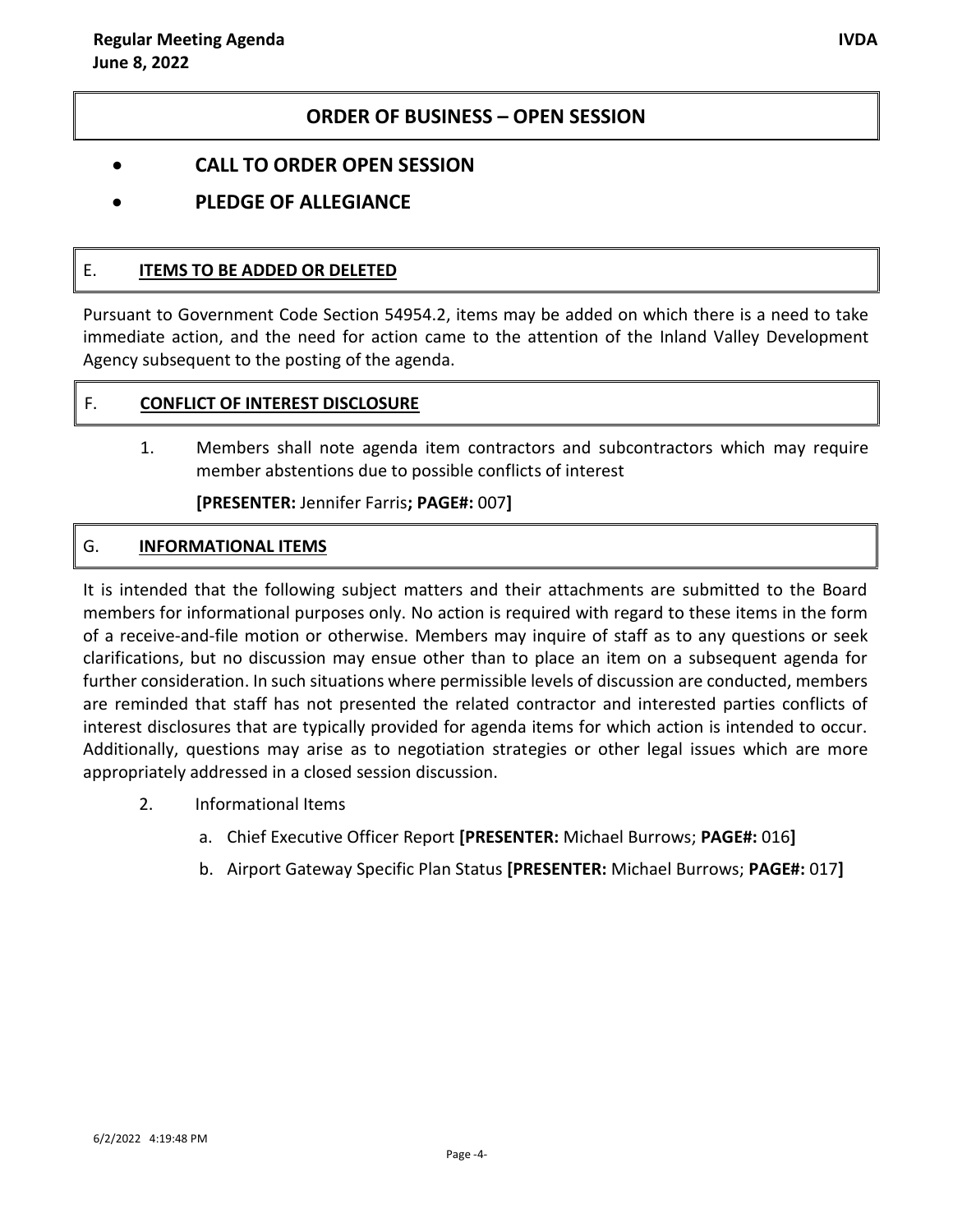#### H. **BOARD CONSENT ITEMS**

The following consent items are expected to be routine and non-controversial and will be acted upon by the Board at one time unless the Board directs that an item be held for further discussion.

3. Receive Register of Demands – June 8, 2022

**[PRESENTER:** Mark Cousineau; **PAGE#:** 018**]**

4. Receive and file Cash Report for April 30, 2022 for the Inland Valley Development Agency (IVDA)

**[PRESENTER:** Mark Cousineau; **PAGE#:** 024**]**

5. Approve Meeting Minutes: May 11, 2022

**[PRESENTER:** Jennifer Farris**; PAGE#:** 027**]**

#### **BOARD ACTION ITEMS**

- 6. Approve the form of a lease agreement with Ecotech Visions, Inc. for use of certain portions of former Norton Air Force Building No. 58 **[PRESENTER:** Darrell Hale; **PAGE#:** 035**]**
- 7. Approve the form of an employment agreement with Michael Burrows to serve in the capacity of Chief Executive Officer

**[PRESENTER:** Michael Lewin; **PAGE#:** 059**]**

- 8. Consider and discuss a report on annual business plan progress **[PRESENTER:** Michael Burrows; **PAGE#:** 065**]**
- 9. Consider and adopt the Inland Valley Development Agency (IVDA) Successor Agency Budget for Fiscal Year 2022-2023

**[PRESENTER:** Mark Cousineau; **PAGE#:** 066**]**

10. Consider and adopt the Inland Valley Development Agency (IVDA) Joint Powers Authority Budget for Fiscal Year 2022-2023

**[PRESENTER:** Mark Cousineau; **PAGE#:** 074**]**

11. Approve certain professional services contracts for Fiscal Year 2022-2023

**[PRESENTER:** Mark Cousineau**; PAGE#:** 097**]**